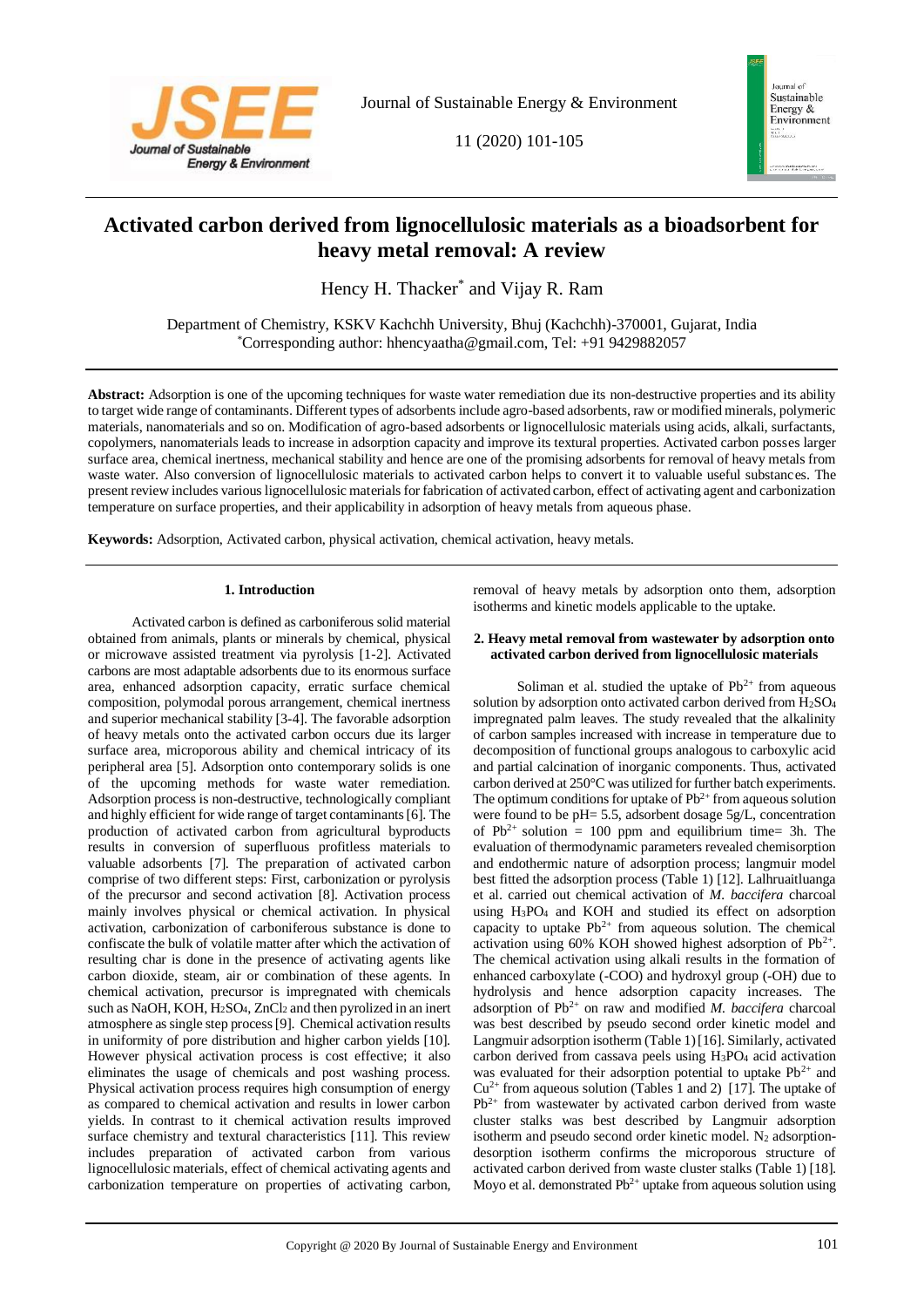| Sr.no          | Lignocellulosic precursor | <b>Activating</b><br>agent           | <b>Activation</b><br>$temperature(^0C)$ | <b>Specific surface</b><br>area $m^2/g$ | reference |
|----------------|---------------------------|--------------------------------------|-----------------------------------------|-----------------------------------------|-----------|
|                | Date palm                 | H <sub>2</sub> SO <sub>4</sub>       | 250-450                                 | 64.12                                   | [12]      |
| $\overline{c}$ | Cicer arietinum           | KOH, K <sub>2</sub> CO <sub>3</sub>  | 850                                     | 2082                                    | [13]      |
| 3              | Melocanna baccifera       | H <sub>3</sub> PO <sub>4</sub> , KOH | ----                                    |                                         | [16]      |
| 4              | Cassava                   | $H_3PO_4$                            | 300                                     |                                         | 17        |
| 5              | Cluster stalks            | <b>KOH</b>                           | 799.85                                  | 1194                                    | [18]      |
| 6              | Maize tassel              | H <sub>2</sub> SO <sub>4</sub>       |                                         | 250                                     | [20]      |
|                | Doum palm                 | ZnCl <sub>2</sub> , NaOH, KOH        | 500                                     | 0.84, 226.41, 5.41                      | [21]      |
| 8              | African palm fruit        | $H_3PO_4$                            | 300                                     |                                         | [23]      |
| 9              | Albizia lebbeck           | HCl                                  | 550                                     |                                         | [29]      |
| 10             | Melia azedarach           | <b>HCl</b>                           | 550                                     |                                         | [29]      |
| 11             | Zea Mays L                | $H_3PO_4$                            | 300                                     |                                         | [30]      |
| 12             | Salix matsudana           | $H_3PO_4$                            | 550                                     | 435.65                                  | [31]      |
| 13             | Ulva lactuca              | <b>KOH</b>                           | 800                                     | 345.40                                  | [32]      |
| 14             | Bambusa vulgaris striata  | Water stream                         | 650                                     | 608                                     | [33]      |
| 15             | Hazelnut husk             | $K_2CO_3$                            | 600                                     | 980.9                                   | [34]      |
| 16             | PhoenixDactylifera bead   | ZnCl <sub>2</sub>                    | 300                                     | 850                                     | [38]      |

| Table1. Precursors and activating agents for activated carbon preparation from lignocellulosic materials for adsorption of $Pb^{2+}$ onto them. |  |  |  |
|-------------------------------------------------------------------------------------------------------------------------------------------------|--|--|--|
|                                                                                                                                                 |  |  |  |

**Table 2.** Precursors and activating agents for activated carbon preparation from lignocellulosic materials for adsorption of  $Cu^{2+}$  onto them.

| Sr.no | Lignocellulosic precursor | <b>Activating</b><br>agent          | <b>Activation</b><br>$temperature(^{0}C)$ | <b>Specific surface</b><br>area m <sup>2</sup> /g | Reference          |
|-------|---------------------------|-------------------------------------|-------------------------------------------|---------------------------------------------------|--------------------|
|       | Cicer arietinum           | KOH, K <sub>2</sub> CO <sub>3</sub> | 850                                       | 2082                                              | [13]               |
|       | Grape bagasse             | $H_3PO_4$                           | 400-600                                   | 1455                                              | [14]               |
|       | Phoenix Dactylifera       | CaO                                 | 499.85                                    | 645.5                                             | $[15]$             |
|       | Cassava                   | $H_3PO_4$                           | 300                                       | -----                                             | [17]               |
|       | African palm fruit        | $H_3PO_4$                           | 300                                       |                                                   | [23]               |
|       | Ulva lactuca              | KOH                                 | 800                                       | 345.40                                            | $\lceil 32 \rceil$ |
|       | Rice hulls                | ZnCl <sub>2</sub>                   | 749.85                                    |                                                   | $[35]$             |
|       | Chestnut shell            | ZnCl <sub>2</sub>                   | 549.85                                    | 1319                                              | [36]               |
|       | Grape seed                | ZnCl <sub>2</sub>                   | 549.85                                    | 916                                               | [36]               |
| 10    | Ceiba pentandra hulls     | Steam                               | 200                                       | 521                                               | [39]               |

maize tassel derived activated carbon (Table 1) [20]. Imamgolu et al. demonstrated the effectiveness of hazelnut activated carbon prepared using  $K_2CO_3$  activation to uptake  $Pb^{2+}$  from aqueous solution. The adsorption behavior of  $Pb^{2+}$  onto hazelnut activated was best described by pseudo second order kinetic model and langmuir adsorption isotherm **(**Table 1**)** [34]. The adsorption of Pb2+ onto *Phoenix Dactylifera L.* beads derived activated carbon followed pseudo second order kinetic model and Langmuir adsorption isotherm (Table 1) [38].

Gaya et al. demonstrated the effectiveness of activated carbon prepared from doum palm shell to adsorb  $Cd^{2+}$  and  $Pb^{2+}$ from industrial effluents. Thus, it can be concluded that chemical activating agents has profound effect on the porosity of activated carbons. NaOH activated carbon and ZnCl<sub>2</sub> activated carbon were found to be consisting of mesopores while KOH activated carbon consisted of macropores (Tables 1 and 3) [21]. The uptake of  $Pb^{2+}$ and  $Cd^{2+}$  from aqueous solution by activated carbon derived from *Albizia lebbeck* and *Melia azedarach* using HCl activation was best described langmuir and Freundlich adsorption isotherms **(**Tables 1 and 3**)** [29]. Shu et al. studied the effectiveness of *Salix Matsudana Kiodz* to adsorb  $Cd^{2+}$  and  $Pb^{2+}$  from aqueous solution. *Salix Matsudana Kiodz* activated carbon showed preferential selective adsorption of  $Pb^{2+}$  as compared to that of  $Cd^{2+}$  (Tables 1 and 3) [31].

Activated carbon prepared from chickpea husk by chemical activation with KOH and  $K_2CO_3$  in different proportions was analyzed for their potential to uptake  $Pb^{2+}$ ,  $Cr^{6+}$  and  $Cu^{2+}$  from aqueous solutions. The activated carbon prepared with KOH activation ratio 50% wt possessed highest BET surface area and was utilized for adjoining batch experiments. The decrease in BET surface area after 50 and 75% wt KOH and K<sub>2</sub>CO<sub>3</sub> led to enhanced activation reactions resulting in the formation of larger pores. The results of batch experiment revealed favorable adsorption of  $Pb^{2+}$  as compared to  $Cr^{6+}$  and  $Cu^{2+}$ . The adsorption process was best described by Freundlich adsorption isotherm and pseudo second order kinetic model (Tables 1, 2 and 5) [13]. Similarly, activated carbon prepared from grape bagasse by chemical activation with H<sub>3</sub>PO<sub>4</sub> was utilized for the uptake of  $Cu^{2+}$  from the aqueous solutions. The surface area, micropore volume and total pore volume increased with increase in impregnation ratio at activation temperature 400°C due to increase in amount of embedded phosphates and polyphosphates that result in larger pore volume and pore size. Also surface area, micropore volume and total pore volume at H3PO4: grape bagasse impregnation ratio 3 decreased with increase in activation temperature from 400 to 600°C due to tumbling of pores at higher temperatures leading to fall in porosity growth. Also, the spent adsorbent could be reused effectively up to at least 4 times after desorption and regeneration with 0.2 M HCl. Langmuir isotherm, Dubinin-Raduskevich isotherm and pseudo second kinetic model best described adsorption of Cu2+ onto the activated carbon (Table 2) [14]. *Ulva lactuca* activated carbon prepared using KOH activation showed preferential removal of  $Cu^{2+}$  as compared to  $Cd^{2+}$ ,  $Pb^{2+}$  and  $Cr^{3+}$ form aqueous solutions (Tables 1-3 and 5) [32]. The maximum adsorption capacities of Cd2+, Hg2+ and Zn2+ onto *Bambusa vulgaris striata* activated carbon were found to be 239.45 mg/g, 248.05 mg/g and 254.39 mg/g respectively (Tables 3 and 5) [33]. Chick pea activated carbon prepared using KOH and K<sub>2</sub>CO<sub>3</sub> activation showed its effectiveness to adsorb  $Pb^{2+}$ ,  $Cu^{2+}$  and  $Cr^{6+}$ from aqueous solutions. Chickpea activated carbon prepared using impregnation with 50% KOH showed highest BET surface area and hence was employed in batch experiment studies (Tables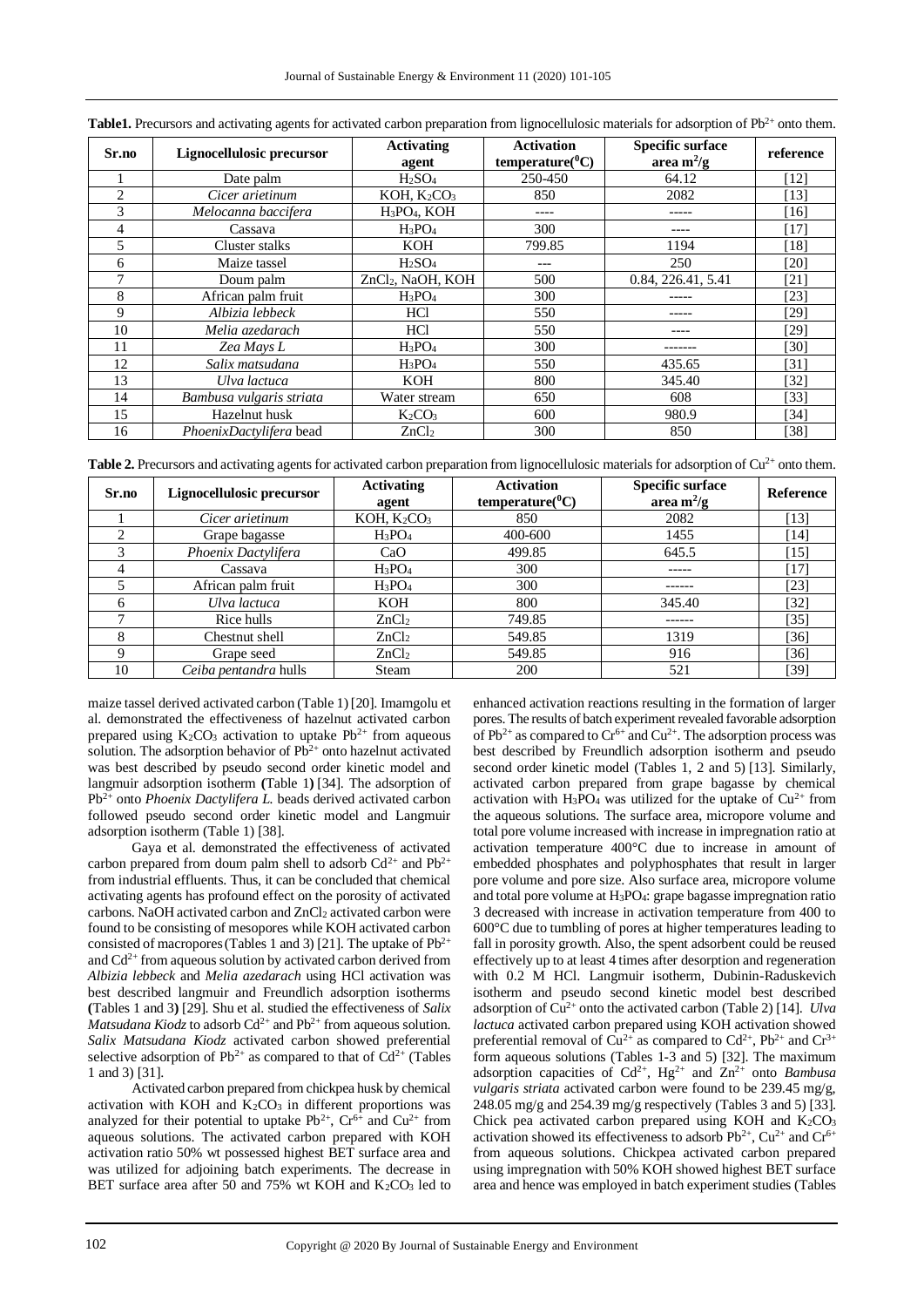1, 2 and 5) [13]. Activated carbon derived from grape seed and chestnut shells using ZnCl<sup>2</sup> activation demonstrated its potential to adsorb  $Cu^{2+}$  from aqueous solution (Table 2) [36]. The adsorption of Cd2+ and Cu2+ onto *Ceiba pentandra* activated carbon obeyed Freundlich adsorption isotherm and pseudo second order kinetic model (Tables 2 and 3) [39]. *Typha angustifolia* and *Salix matsudana* activated carbon showed its effectiveness to adsorb  $Cd^{2+}$  and Pb<sup>2+</sup> from aqueous solutions (Tables 1 and 2) [28].

Danish et al. investigated the adsorption of  $Cu^{2+}$  and Ni<sup>2+</sup> onto calcium oxide activated date stone (ADS). CaO furnishes strong basic sites on the surface of adsorbent due to its low charge to radius ratio. The adsorption of  $Cu^{2+}$  and  $Ni^{2+}$  was dependent upon chemical interactions with adsorbent. Langmuir adsorption isotherm and pseudo second order kinetic model best described the adsorption of  $Cu^{2+}$  and Ni<sup>2+</sup> on ADS (Tables 2 and 4) [15]. Abdulrazak et al. carried out batch experiments to analyze heavy metal removal efficiency of activated carbon derived from African palm fruit using phosphoric acid activation. The optimum conditions for removal  $Cd^{2+}$ ,  $Cu^{2+}$ ,  $Ni^{2+}$  and  $Pb^{2+}$  were found to be 80<sup>0</sup>C and contact time 60 minutes. At optimum contact time of 60 minutes African palm fruit activated carbon showed highest removal efficiency for  $Cd^{2+}$  ion (99.23%) and lowest removal efficiency for  $Ni^{2+}$  ion (95.34%) (Tables 1-4) [23]. Nale et al. demonstrated the effectiveness of activated carbon derived from maize cob using H<sub>3</sub>PO<sub>4</sub> activation to uptake  $Ni^{2+}$  and  $Pb^{2+}$  from aqueous solution (Tables 1 and 4) [30]. Huang et al. evaluated the

uptake of  $Ni<sup>2+</sup>$  from aqueous solutions using activated carbon derived from lotus stalks using phosphoric acid activation (Table 4) [37].

Hettiarachchi et al. reported desalination application of activated coconut coir produced from raw coconut coir pretreated with 50% wt phosphoric acid (Table 5) [19]. Abbas et al. evaluated the effectiveness of activated carbon derived from apricot stone to uptake  $Co^{2+}$  from aqueous solutions (Table 5) [22]. The optimum conditions for removal  $Cr<sup>6+</sup>$  from aqueous media using apple peel activated carbon were found to be pH=2, concentration of  $Cr^{6+}$  = 50 mg/l, adsorbent dose = 0.05 g/50 ml and contact time 4hours (Table 5) [24]. *Aegle Marmelos* activated carbon fabricated using ZnCl<sub>2</sub> activation showed maximum uptake of  $Cr^{6+}$  from aqueous solution at pH=2 and highest adsorption capacity was found to be 43.54 mg/g (Table 5) [25]. Activated carbon prepared from potato peel using HCl and H3PO<sup>4</sup> activation was evaluated for its potential to uptake  $Fe<sup>2+</sup>$  from waste water. The adsorption capacity of HCl treated potato peel activated carbon was found to be higher than that of H3PO<sup>4</sup> treated and untreated activated carbon (Table 5) [26]. The adsorption of As3+ onto *Dialium Guineense* activated carbon was best described by Freundlich adsorption isotherm. *Dialium*  Guineense activated carbon prepared using ZnCl<sub>2</sub> activated carbon possessed highest iodine number as compared to that of untreated and activated with H<sub>3</sub>PO<sub>4</sub> and HNO<sub>3</sub> respectively and hence it was utilized in batch experiment studies (Table 5) [27].

| Table 3. Precursors and activating agents for activated carbon preparation from lignocellulosic materials and adsorption of Cd <sup>2+</sup> onto them. |  |  |  |
|---------------------------------------------------------------------------------------------------------------------------------------------------------|--|--|--|
|                                                                                                                                                         |  |  |  |

| Sr.no | Lignocellulosic precursor | <b>Activating</b><br>agent     | <b>Activation</b><br>temperature $(^0C)$ | <b>Specific surface</b><br>area m <sup>2</sup> /g | <b>Reference</b> |
|-------|---------------------------|--------------------------------|------------------------------------------|---------------------------------------------------|------------------|
|       | Doum palm                 | ZnCl <sub>2</sub><br>NaOH, KOH | 500                                      | 0.84.<br>226.41, 5.41                             | $[21]$           |
| ↑     | Salix matsudana           | $H_3PO_4$                      | 400                                      | 234.42                                            | [28]             |
| 3     | Typha angustifolia        | $H_3PO_4$                      | 400                                      | 130.42                                            | [28]             |
| 4     | Albizia lebbeck           | <b>HCl</b>                     | 550                                      |                                                   | [29]             |
|       | Melia azedarach           | <b>HCl</b>                     | 550                                      |                                                   | [29]             |
| 6     | Salix matsudana           | $H_3PO_4$                      | 550                                      | 435.65                                            | [31]             |
|       | Ulva lactuca              | <b>KOH</b>                     | 800                                      | 345.40                                            | [32]             |
| 8     | Bambusa vulgaris striata  | Water stream                   | 650                                      | 608                                               | [33]             |
| 9     | Rice hulls                | ZnCl <sub>2</sub>              | 749.85                                   | ------                                            | [35]             |
| 10    | Ceiba pentandra hulls     | Steam                          | 200                                      | 521                                               | [39]             |
|       | Phoenix Dactylifera stone | $H_3PO_4$                      | 450                                      | 54.93                                             | [40]             |

**Table 4.** Precursors and activating agents for activated carbon preparation from lignocellulosic materials and adsorption of Ni<sup>2+</sup> onto them.

| Sr.no | Lignocellulosic<br>precursor | <b>Activating</b><br>agent | <b>Activation</b><br>temperature $(^0C)$ | <b>Specific surface</b><br>area $m^2/g$ | Reference |
|-------|------------------------------|----------------------------|------------------------------------------|-----------------------------------------|-----------|
|       | Phoenix Dactylifera          | CaO                        | 499.85                                   | 645.5                                   | [15]      |
|       | African palm fruit           | $H_3PO_4$                  | 300                                      |                                         | $[23]$    |
|       | Zea Mays L                   | $H_3PO_4$                  | 300                                      |                                         | $[30]$    |
|       | Lotus stalks                 | $H_3PO_4$                  | 450                                      | 1220                                    | $[37]$    |

**Table 5.** Precursors and activating agents for activated carbon preparation from lignocellulosic materials and other heavy metal ions adsorption onto them.

| Sr.no | Lignocellulosic precursor  | <b>Activating</b><br>agent | <b>Activation</b><br>temperature $(^{0}C)$ | <b>Heavy</b> metal<br>adsorbed | Reference |
|-------|----------------------------|----------------------------|--------------------------------------------|--------------------------------|-----------|
|       | Cicer arietinum            | KOH, $K_2CO_3$             | 850                                        | $Cr^{6+}$                      | $[13]$    |
|       | Coconut coir               | $H_3PO_4$                  | 450                                        | $Na^{+}$ , $Mg^{2+}$           | [19]      |
|       | Apricot stones             | $H_3PO_4$                  | 250                                        | $Co2+$                         | [22]      |
|       | Apple peels                | $H_3PO_4$                  | 619                                        | $Cr^{6+}$                      | [24]      |
|       | Aegle Marmelos fruit shell | ZnCl <sub>2</sub>          | 400-700                                    | $Cr^{6+}$                      | [25]      |
|       | Potato peel                | $H_3PO_4$ , $HCl$          | 699.85                                     | $\text{Fe}^{2+}$               | [26]      |
|       | Dialium guineense seed     | ZnCl <sub>2</sub>          | 400                                        | $As^{3+}$                      | [27]      |
|       | Ulva lactuca               | KOH                        | 800                                        | $Cr^{3+}$                      | [32]      |
|       | Bambusa vulgaris striata   | Water stream               | 650                                        | $Zn^{2+}$ , Hg <sup>2+</sup>   | [33]      |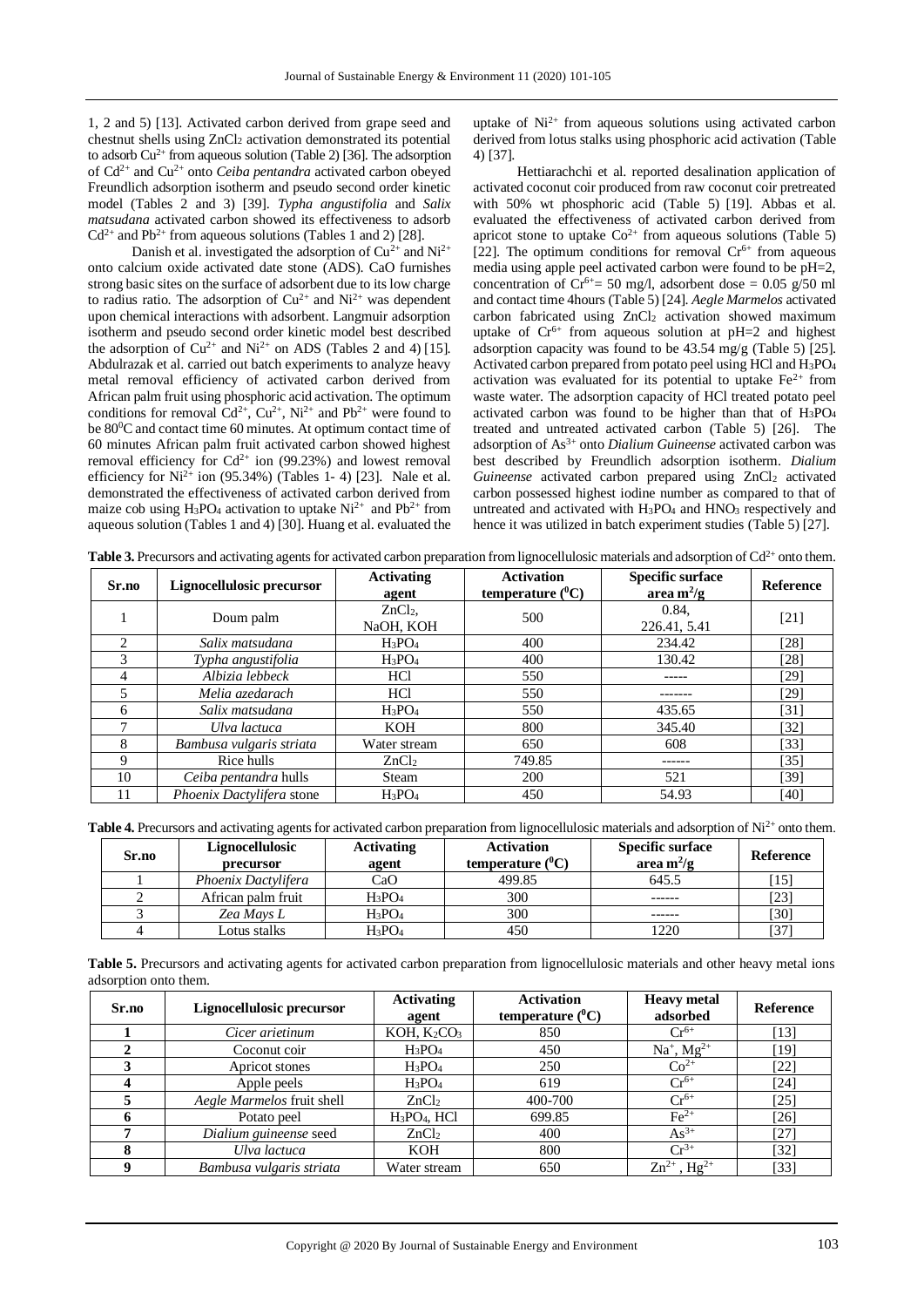#### **3. Conclusion**

The present review concludes that activated carbon derived from lignocellulosic materials can be served as promising low cost adsorbents for adsorption of heavy metals from aqueous phase. The surface properties of activated carbon can be controlled by effect of activating agent and/or activation temperature. The chemical activating agents utilized in fabrication of activated carbon include NaOH, KOH, HNO3, CaO, ZnCl2, and so on. Chemical activation is preferred over physical activation due to lower energy consumption and higher carbon yelids.

### **4. References**

- [1] Yahya, M.A., Mansor, M.H., Wan Amani Auji Wan Zolkarnaini, Rusli, N.S., Aminuddin, A., Mohamad, K., Sabhan, F.A.M., Atik, A.A.A. and Ozair, L.N. 2018. A brief review on activated carbon derived from agriculture byproduct, *AIP Conference Proceedings*, 1972, 1-8.
- [2] Ukanwa, K.S., Patchigolla, K., Sakrabani, R., Anthony, E. and Mandavgane, S. 2019. A review of chemicals to produce activated carbon from agricultural waste biomass, *Sustainability*, 11, 1-35.
- [3] Rodriguez-Reinoso, F. 2001. Activated carbon and adsorption, In *Encyclopedia of Materials: Sciecne and technology* (pp. 22-34). elsevier.
- [4] Ren, J., Wei, H.-L., Xu, L. and Jia, L.-Y. 2011. Blood detoxication. In *Comprehensive Biotechnology* (pp. 729- 739). Academic press.
- [5] Ahmad, A. and Azam, T. 2019. Water purification technologies. In *Bottled and Packaged Water* (pp. 83-120). Wood head publishing.
- [6] Crini, G. and Lichtfouse, E. 2019. Advantages and disadvantages of techniques used for wastewater treatment, *Environmental Chemistry Letters*, 17, 145-155.
- [7] Ekpete, O.A., Marcus, A.C. and Osi, V. 2017. Preparation and characterization of activated carbon obtained from plantain (*Musa paradisiaca*) fruit stem, *Journal of Chemistry*, Available online: https://doi.org/10.1155/2017/8635615.
- [8] Osman, N.B., Shamsuddin, N. and Uemura, Y. 2016. Activated carbon of oil palm empty fruit bunch (EFB); core and shaggy, *Procedia Engineering*, 148, 758-764.
- [9] Zhou, J., Luo, A. and Zhao, Y. 2018. Preparation and characterisation of activated carbon from waste tea by physical activation using steam, *Journal of the Air & Waste Management Association*, 68, 1269-1277.
- [10] Bergna, D., Romar, H. and Lassi, U. 2018. Physical activation of wooden chips and the effect of particle size, initial humidity, and acetic acid extraction on the properties of activated carbons, *Journal of Carbon Research*, 4, 1-9.
- [11] Hock, P.E., Abbas, M. and Zaini, A. 2018. Activated carbons by zinc chloride activation for dye removal — a commentary, *Acta Chimica Slovaca*, 11, 99-106.
- [12] Soliman, A.M., Elwy, H.M., Thiemann, T., Majedi, Y., Labata, F.T. and Al-Rawashdeha, N.A.F. 2016. Removal of Pb(II) ions from aqueous solutions by sulphuric acidtreated palm tree leaves, *Journal of the Taiwan Institute of Chemical Engineers*, 58, 264-273.
- [13] Özsin, G., Kılıç, M., Apaydın-Varol, E. and Pütün, A.E. 2019. Chemically activated carbon production from agricultural waste of chickpea and its application for heavy metal adsorption: equilibrium, kinetic, and thermodynamic studies, *Applied Water Science*, 9, 1-14.
- [14] Demiral, H. and Güng€or, C. 2016. Adsorption of copper(II) from aqueous solutions on activated carbon prepared from grape bagasse, *Journal of Cleaner Production*, 124, 103-113.
- [15] Danish, M., Hashim, R., Ibrahim, M.N.M., Rafatullah, M., Sulaiman, O., Ahmad, T., Shamsuzzoha, M. and Ahmad, A. 2011. Sorption of copper $(II)$  and nickel $(II)$  ions from aqueous solutions using calcium oxide activated date (*Phoenix dactylifera*) stone carbon: equilibrium, kinetic, and thermodynamic studies, *Journal of Chemical and Engineering Data*, 56, 3607-3619.
- [16] Lalhruaitluanga, H., Jayaram, K., Prasad, M.N.V. and Kumar, K.K. 2010. Lead(II) adsorption from aqueous solutions by raw and activated charcoals of *Melocanna baccifera* Roxburgh (bamboo)—A comparative study, *Journal of Hazardous Materials*, 175, 311-318.
- [17] Owamah, H.I. 2014. Biosorptive removal of Pb(II) and Cu(II) from wastewater using activated carbon from cassava peels, *Journal of Material Cycles and Waste Management*, 16, 347-358.
- [18] Alguacil, F.J., Alcaraz, L., García-Díaz, I. and López, F.A. 2018. Removal of  $Pb^{2+}$  in wastewater via adsorption onto an activated carbon produced from winemaking waste, *Metals*, 8, 1-15.
- [19] Hettiarachchi, E., Perera, R., Chandani Perera, A.D.L. and Kottegoda, N. 2016. Activated coconut coir for removal of sodium and magnesium ions from saline water, *Desalination and Water Treatment*, 57, 22341-22352.
- [20] Moyo, M., Chikazaza, L., Nyamunda, B.C. and Guyo, U. 2013. Adsorption batch studies on the removal of Pb(II) using maize tassel based activated carbon, *Journal of Chemistry,*  Available online: https://doi.org/10.1155/2013/508934.
- [21] Gaya, U.I., Otene, E. and Abdullah, A.H. 2015. Adsorption of aqueous Cd(II) and Pb(II) on activated carbon nanopores prepared by chemical activation of doum palm shell, *SpringerPlus*, 4, Available online: https://doi.org/10.1186/s40064-015-1256-4.
- [22] Abbas, M., Kaddour, S. and Trari, M. 2014. Kinetic and equilibrium studies of cobalt adsorption on apricot stone activated carbon, *Journal of Industrial and Engineering Chemistry*, 20, 745-751.
- [23] Abdulrazak, S., Hussaini, K. and Sani, H.M. 2017. Evaluation of removal efficiency of heavy metals by lowcost activated carbon prepared from African palm fruit, *Applied Water Science*, 7, 3151-3155.
- [24] Enniyaa, I., Rghiouib, L. and Jourania. A. 2018. Adsorption of hexavalent chromium in aqueous solution on activated carbon prepared from apple peels, *Sustainable Chemistry and Pharmacy*, 7, 9-16.
- [25] Gottipati, R. and Mishra, S. 2016. Preparation of microporous activated carbon from *Aegle Marmelos* fruit shell and its application in removal of chromium(VI) from aqueous phase, *Journal of Industrial and Engineering Chemistry*, 36, 355-363.
- [26] Sabri, M.U., Ather, A.Q., Akhtar, M. and Munawar, Z. 2018. Adsorption kinetics of iron (II) From waste/aqueous solution by using potato peel as carbonaceous material, *International Journal of Biosciences*, 13, 212-220.
- [27] Ani, J.U., Ochonogor, A.E., Akpomie, K.G., Olikagu, C.S. and Igboanugo, C.C. 2019. Abstraction of arsenic(III) on activated carbon prepared from *Dialium guineense* seed shell: kinetics, isotherms and thermodynamic studies, *SN Applied Sciences*, 1, 1-11.
- [28] Tang, C., Shu, Y., Zhang, R., Li, X., Song,J., Li, B., Zhang, Y. and Ou, D. 2017. Comparison of the removal and adsorption mechanisms of cadmium and lead from aqueous solution by activated carbons prepared from *Typha angustifolia* and *Salix matsudana*, *RSC Advances*, 7, 16092-16103.
- [29] Ullah, M., Nazir, R., Khan, M., Khan, W., Shah, M., Afridi, S.G. and Zada, A. 2020. The effective removal of heavy metals from water by activated carbon adsorbents of *Albizia*